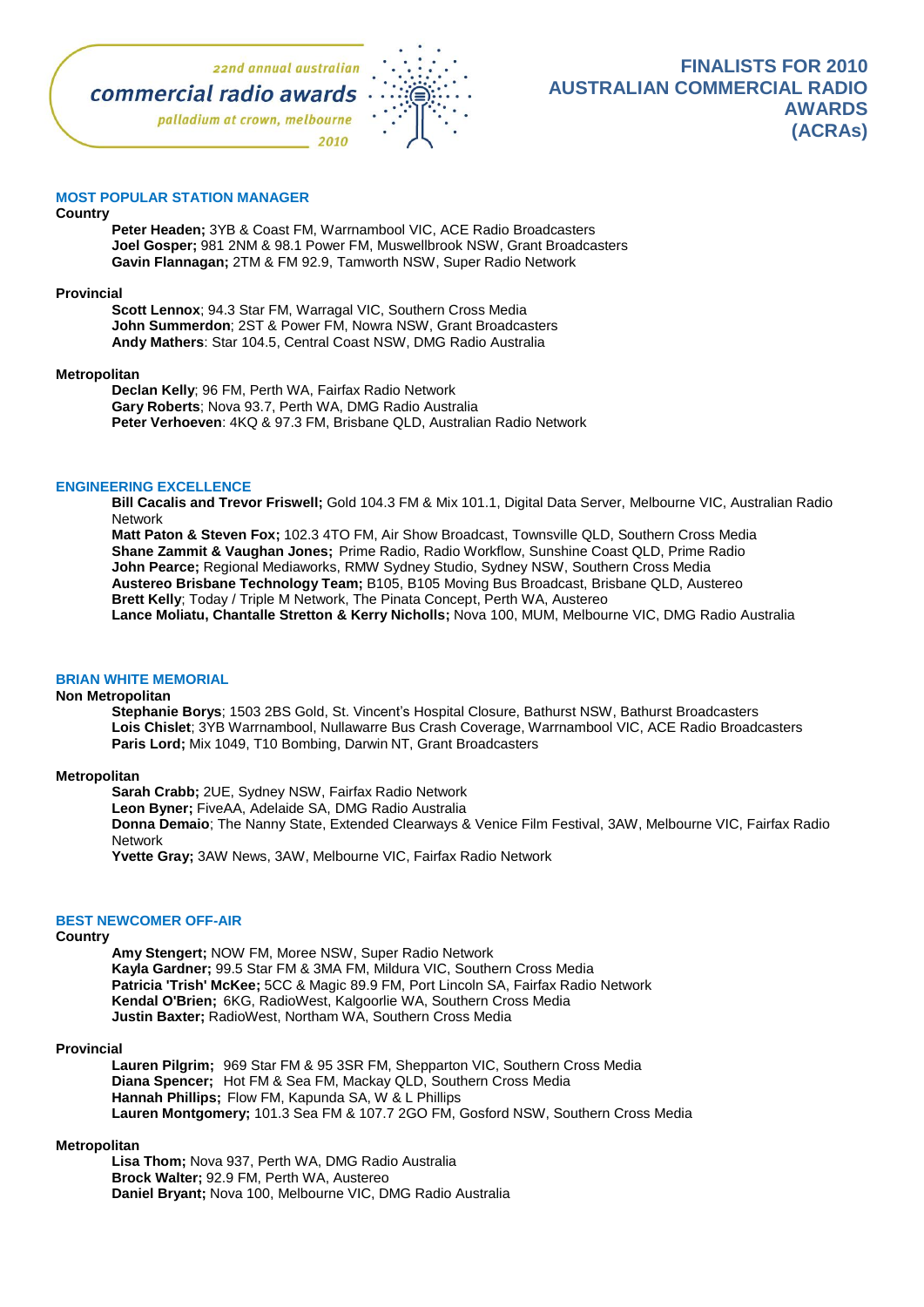## **BEST NEWCOMER ON-AIR**

## **Country**

**Chris Mathieson;** Zoo FM, Dubbo NSW, Super Radio Network **Kelli Paun;** 981 2NM & 98.1 Power FM, Muswellbrook NSW, Grant Broadcasters **Miriam Young;** 105.5 Star FM, Coffs Harbour NSW, Southern Cross Media **Ashlyn Montgomery;** FM 92.9, Tamworth NSW, Super Radio Network

### **Provincial**

**Chae Rogan;** 96.5 Wave FM, Wollongong NSW, Grant Broadcasters **Ryan Stuart;** 105.3 New FM, Newcastle NSW, Super Radio Network **Alissa Thibault;** Zinc 96.1, Sunshine Coast QLD, Prime Radio **Bryan Madigan;** 91.9 Sea FM, Sunshine Coast QLD, Southern Cross Media **Keegan Buzza;** 102.9 Hot Tomato, Gold Coast QLD, Hot Tomato

#### **Metropolitan**

**Adam Papalia**; 6PR, Perth WA, Fairfax Radio Network **Kate MacPherson;** Nova 937, Perth WA, DMG Radio Australia **Gus Worland;** Triple M, Sydney NSW, Austereo **Charli Delaney;** 2Day FM, SydneyNSW, Austereo **Ricki-Lee Coulter;** Nova 969, Sydney NSW, DMG Radio Australia

## **BEST MUSIC PRESENTER**

### **Country**

**Brett Smith**; 97.3 Coast FM, Mandurah WA, West Coast Radio **Craig 'The Diceman' Huth;** 107.3 Max FM, Taree NSW, Super Radio Network **Josh Torney;** 93.5 Star FM, Dubbo NSW, Southern Cross Media **Craig Prichard;** 2GN, Goulburn NSW, Capital Radio **Nicolas 'Cookie' Cook;** 99.3 B-Rock FM, Bathurst NSW, Bathurst Broadcasters **Andrea Waycott;** 3CS Colac, Colac VIC, ACE Radio Broadcasters

#### **Provincial**

**Mandy Coolen;** Star 104.5, Central Coast NSW, DMG Radio Australia **Dave Evans;** Star 104.5, Central Coast NSW, DMG Radio Australia **Michael Moffett;** River 949, Ipswich QLD, Grant Broadcasters Adam Barratt; 91.9 Sea FM, Sunshine Coast, QLD Southern Cross Media **Fyona Smith;** 92.7 Mix FM, Sunshine Coast QLD, Southern Cross Media **Shayne Sinclair;** 101.3 Sea FM, Central Coast NSW, Southern Cross Media **Al Dobie;** KO FM, Newcastle NSW, Austereo

### **Metropolitan**

**Dean Thomas;** Nova 937, Perth WA, DMG Radio Australia **Ellie Mobbs;** 2Day FM, Sydney NSW, Austereo **Ugly Phil;** Triple M, Sydney NSW, Austereo **Tim Lee;** Fox FM, Melbourne VIC, Austereo **Chris Page;** 2Day FM, Sydney NSW, Austereo **Shane Lowe;** Nova 91.9, Adelaide SA, DMG Radio Australia **Dylan Lewis;** Nova 100, Melbourne VIC, DMG Radio Australia

## **BEST TALK PRESENTER**

# **Country**

**Adrian Renzi**; 8HA, Alice Springs NT, Alice Springs Commercial Broadcasters **Craig Huth;** 2RE; Taree NSW, Super Radio Network **Anthony Zanos;** 2RE, Taree NSW, Super Radio Network **Mandy Shepherd;** 7AD / 7BU & 7SD, Devonport TAS, Grant Broadcasters

#### **Provincial**

**Mike Welsh;** 2CC, Canberra ACT, Capital Radio **Caroline Hutchinson;** 92.7 Mix FM, Sunshine Coast QLD, Southern Cross Media

## **Metropolitan**

**Ray Hadley;** 2GB, SydneyNSW, Macquarie Radio Network **Neil Mitchell;** 3AW, Melbourne VIC, Fairfax Radio Network **Derryn Hinch;** 3AW, Melbourne VIC, Fairfax Radio Network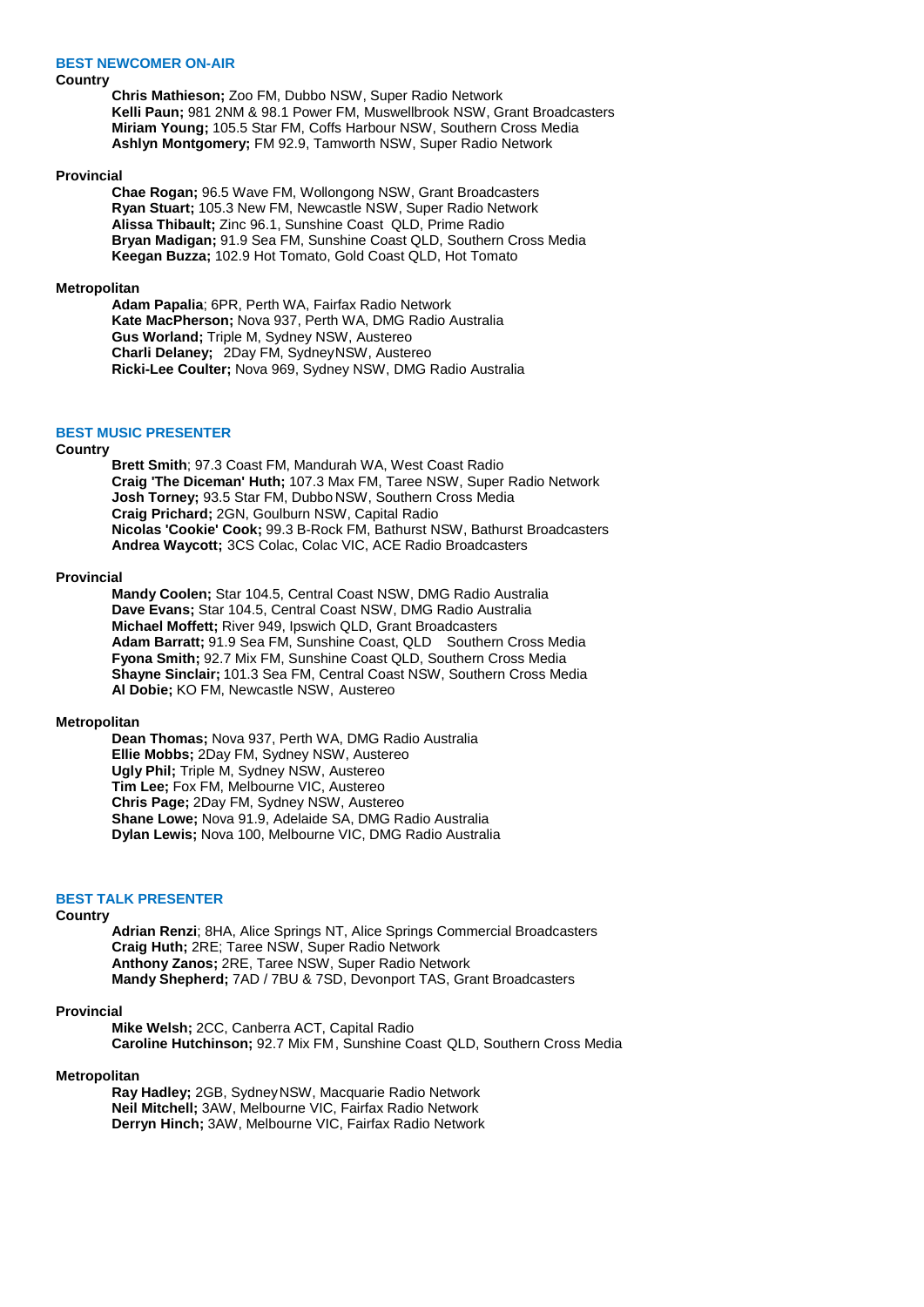## **BEST ON - AIR TEAM**

## **Country**

**EJ & Lia: Zoo FM Breakfast;** EJ & Lia (Elliot Kinsela & Lia Crowley), Zoo FM, Dubbo NSW, Super Radio Network **Jon & Jane;** Jon Vertigan & Jane Fitzgerald, 3YB, Warrnambool VIC, ACE Radio Broadcasters **Karis & Monkey Breakfast Show;** Karis Britton & Matthew Monk, Coast FM, Warrnambool VIC, ACE Radio Broadcasters

## **Provincial**

**Rod & The Flack;** Star 104.5, Central Coast NSW, DMG Radio Australia **The Ruby and Dave Show;** River 949, Ipswich QLD, Grant Broadcasters **Hamish & Burgo: The C FM Morning Crew;** C FM, Toowoomba QLD, Southern Cross Media **Hot FM's Banksy & Steve;** Hot FM, Townsville QLD, Southern Cross Media **Honor, Brad & Angus - The Sea FM Morning Crew;** Honor Elliot, Brad Blissett & Angus O'Loughlin; 91.9 Sea FM, Sunshine Coast QLD, Southern Cross Media **Holmsey & Flan;** Paul Holmes & Sean Flanagan, 102.9 Hot Tomato, Gold Coast QLD, Hot Tomato **Scotty & Nige;** Scott Masters & Nigel Johnson; FM 104.7, Canberra ACT, ARN/Austereo

### **Metropolitan**

**Fitzy, Claire & Jules;** Nova 919, Adelaide SA, DMG Radio Australia **The FiveAA Breakfast Show;** Keith Conlon, Tony Pilkington, Jon Blake, Jane Doyle & Chris McDermott; FiveAA, Adelaide SA, DMG Radio Australia **Ant and Becks;** Mix 101.1, Melbourne VIC, Australian Radio Network **The Kyle & Jackie O Show;** Kyle & Jackie O, 2Day FM, Sydney NSW, Austereo **The Hamish & Andy Show;** Fox FM, Melbourne VIC, Austereo **The Matt and Jo Show;** Fox FM, Melbourne VIC Austereo **Hughesy & Kate;** Nova 100, Melbourne VIC, DMG Radio Australia

## **BEST CURRENT AFFAIRS PRESENTER**

**Ray Hadley;** 2GB, SydneyNSW, Macquarie Radio Network **Neil Mitchell;** 3AW, Melbourne VIC, Fairfax Radio Network **Eddie McGuire;** Triple M, Melbourne VIC, Austereo **Derryn Hinch;** 3AW, Melbourne VIC, Fairfax Radio Network

## **BEST SPORTS PRESENTER**

## **Country**

**Geoff Mann;** 2DU, Dubbo NSW, Super Radio Network **Matt Worland;** 97.3 Coast FM, Mandurah WA, West Coast Radio **Glenn Wilson;** Saturday Sports, 981 RadioWest; Kalgoorlie WA, Southern Cross Media

### **Provincial**

**Tim Robinson;** i98 & C91.3, Wollongong/Campbelltown NSW, Win Corporation **Steve Allan;** 107.7 2GO FM, Central Coast NSW, Southern Cross Media **Gerald (Kiwi G) Morunga**; FM 104.7, Canberra ACT, ARN/Austereo

### **Metropolitan**

**Anthony Hudson;** 1116 SEN, Melbourne VIC, Pacific Star Network **Ray Hadley;** 2GB, Sydney NSW, Macquarie Radio Network **Dennis Cometti;** 3AW, Melbourne VIC, Fairfax Radio Network **James Brayshaw;** Triple M, Melbourne VIC, Austereo

## **BEST SPORTS EVENT COVERAGE**

## **Non Metropolitan**

**2010 NRL Trial: Bulldogs vs Raiders in Dubbo;** Geoff Mann, 2DU, Dubbo NSW, Super Radio Network **2009 South West Football League Final Series;** Daniel Leach & Vin Dawes, 6TZ RadioWest, Bunbury WA, Southern Cross Media

**2009 AFL Grand Final;** K-Rock Football Commentary Team, 95.5 K-Rock, Geelong VIC, Grant Broadcasters **Supercheap Auto Bathurst 1000;** 2BS Race Team, 1503 2BS Gold, Bathurst NSW, Bathurst Broadcasters

## **Metropolitan**

**2009 AFL Season;** Mark Johnson, 1116 SEN, Melbourne VIC, Pacific Star Network **2009 NRL Grand Final;** Continuous Call Team, 2GB, Sydney NSW, Macquarie Radio Network **2009 AFL Grand Final;** Triple M Football, Triple M, Melbourne VIC, Austereo **Doomen 10,000;** Triple M, Brisbane QLD, Austereo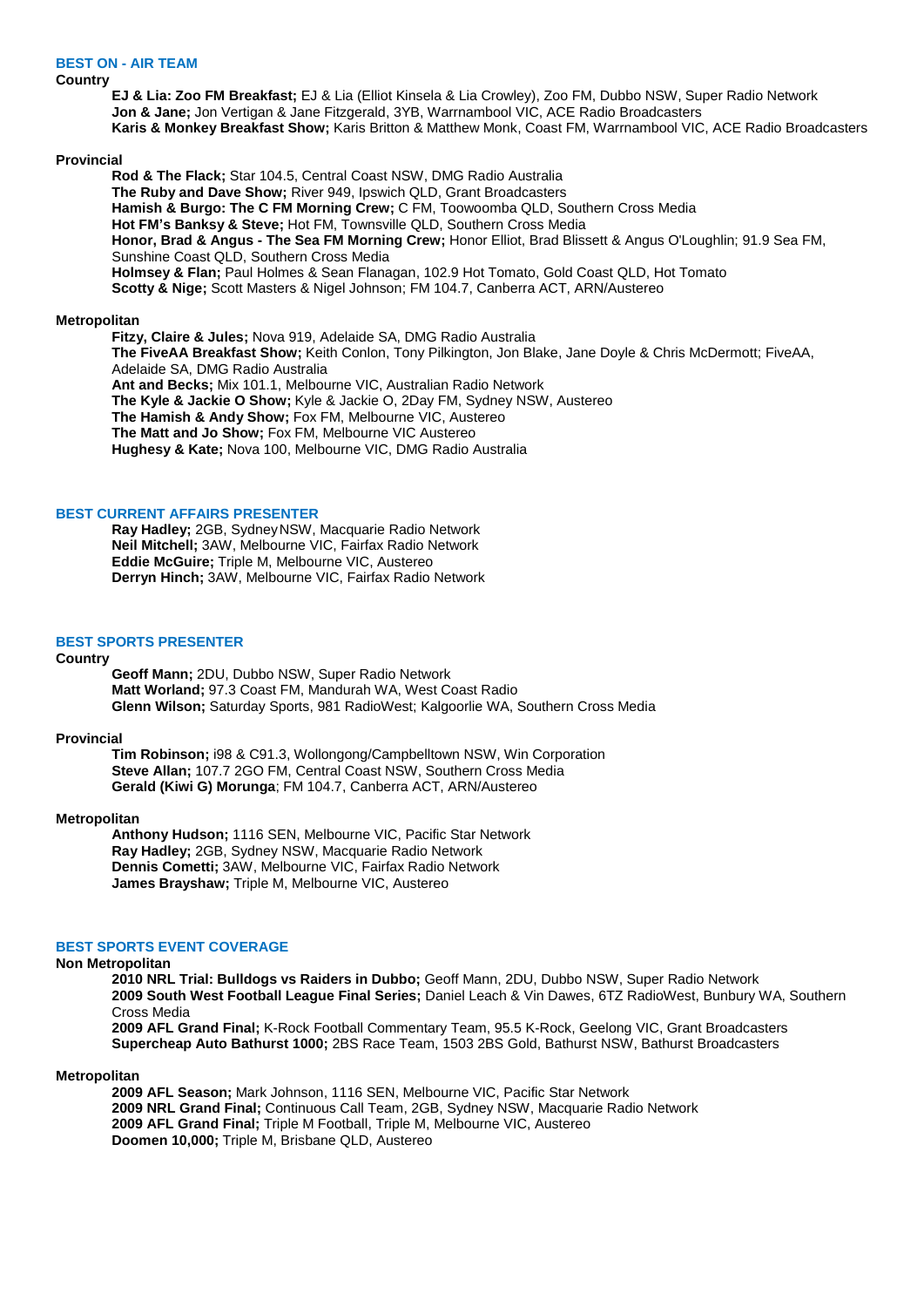## **BEST NEWS PRESENTER**

## **Country**

**Cameron 'Action' Jackson;** Sun 969, Alice Springs, Alice Springs NT, Commercial Broadcasters **Peter Harrison;** 1503 2BS Gold, Bathurst NSW, Bathurst Broadcasters **Lois Chislet;** 3YB Warrnambool, Warrnambool VIC, ACE Radio Broadcasters

### **Provincial**

**David Dollin;** Star 104.5, Central Coast NSW, DMG Radio Australia **Nicole Charlton;** i98, Wollongong NSW, Win Corporation **Bron Matherson;** C91.3, Campbelltown NSW, Win Corporation **Rod McLeod;** 92.5 Gold FM, Gold Coast QLD, Southern Cross Media

### **Metropolitan - FM**

**Glenn Daniel;** WSFM 101.7, Sydney NSW, Australian Radio Network **Kristy Warner;** Nova 969, Sydney NSW, DMG Radio Australia **Monique Dews;** Classic Rock 95.3FM, Sydney NSW, DMG Radio Australia

## **Metropolitan - AM**

**Steve Blanda;** 2UE, Sydney NSW, Fairfax Radio Network **Jane Doyle;** FiveAA, Adelaide SA, DMG Radio Australia **Joel Labi;** 2GB, Sydney NSW, Macquarie Radio Network **Gail Watson;** 3AW, Melbourne VIC, Fairfax Radio Network

## **BEST SHOW PRODUCER – ENTERTAINMENT / MUSIC**

### **Non- Metropolitan**

**Lauren Richardson;** Holmsey & Flan, 102.9 Hot Tomato, Gold Coast QLD, Hot Tomato **Katrina Davidson;** Richard and Bridge For Breakfast, 92.5 Gold FM, Gold Coast QLD, Southern Cross Media **Nicole Cooper;** Steve & Kim For Brekkie, NX FM, Newcastle NSW, Austereo **Cameron 'JB' Williams;** Cam & Lisa In The Morning, MIX 106.3 FM, Canberra ACT, ARN/Austereo

### **Metropolitan**

**Ben Latimer;** Jonesy & Amanda, WSFM 101.7, Sydney NSW, Australian Radio Network **Sarah McGilvray;** The Kyle & Jackie O Show, 2Day FM, Sydney NSW, Austereo **Sacha French;** Nova 100's Hughesy & Kate, Nova 100, Melbourne VIC, DMG Radio Australia **Sam Cavanagh;** The Hamish & Andy Show, Fox FM, Melbourne VIC, Austereo

## **BEST SHOW PRODUCER – TALK CURRENT AFFAIRS**

## **Non Metropolitan**

**Monica Masters;** Mike Welsh Drive Show, 2CC, Canberra ACT, Capital Radio **Matt Mitchell;** Mark Parton Breakfast Show, 2CC, Canberra ACT, Capital Radio **Andrea Moore;** 2BS Talk Programs, 1503 2BS Gold, Bathurst NSW, Bathurst Broadcasters

#### **Metropolitan**

**Tom Menzies;** Breakfast with Keith Conlon, Tony Pilkington, Jon Blake, Chris McDermott & Jane Doyle; 5AA, Adelaide SA; DMG Radio

**Sophie Onikul;** The Ray Hadley Morning Show, 2GB, Sydney NSW, Macquarie Radio Network **Justin Smith;** 3AW Mornings, 3AW, Melbourne VIC, Fairfax Radio Network

### **BEST MUSIC DIRECTOR**

## **Country**

**Rachel McLarnon;** 102.5 & 104.3 Power FM, Bega NSW, Grant Broadcasters **Damien Haffenden;** 97.7 Snow FM, Cooma NSW, Capital Radio **Greg Henry;** 2 Now FM, Moree NSW, Super Radio Network

### **Provincial**

**Simon Dawson;** 102.9 Hot Tomato, Gold Coast QLD, Hot Tomato **Katie Jones;** The Edge 96.1, Western Sydney NSW, Australian Radio Network **Trent Towson;** 90.9 Sea FM, Gold Coast QLD, Southern Cross Media **Johnno Keetels;** KO FM, Newcastle NSW, Austereo

## **Metropolitan**

**Kate Casey;** Nova 106.9, Brisbane QLD, DMG Radio Australia **Alex Abela;** 2Day FM, Sydney NSW, Austereo **Ryan Tothill;** B105, Brisbane QLD, Austereo **Estelle Paterson;** Nova 100, Melbourne VIC, DMG Radio Australia **Toni Pipicelli;** Nova 969, Sydney NSW, DMG Radio Australia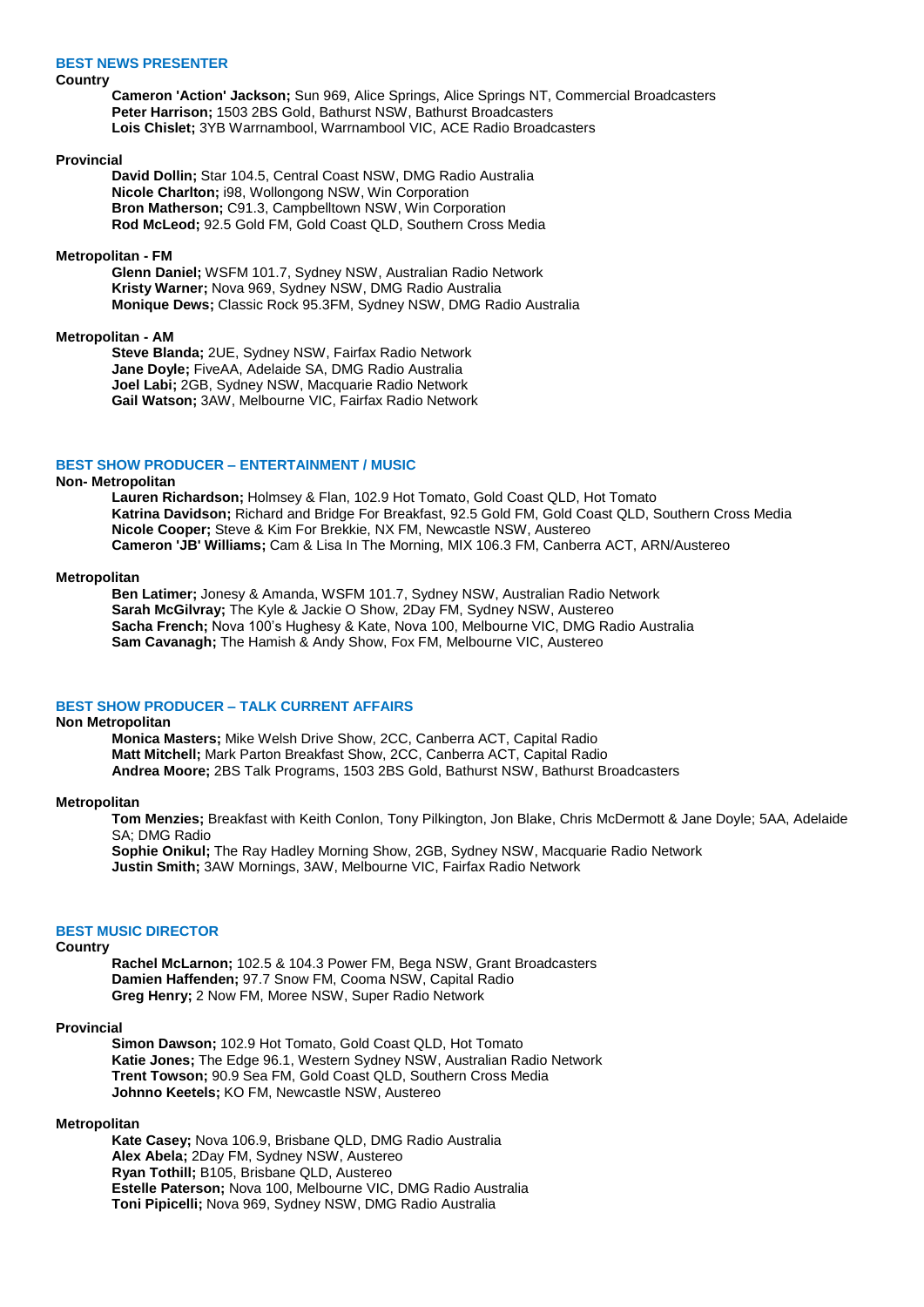### **BEST PROGRAM DIRECTOR**

## **Non-Metropolitan**

**Dayle Richardson;** 98.1 Power FM, Muswellbrook NSW, Grant Broadcasters **Michael Duncan;** Star 104.5, Central Coast NSW, DMG Radio Australia **Ross Turner;** 92.7 Mix FM & 91.9 SeaFM, Sunshine Coast QLD, Southern Cross Media **Kim Blair;** KO FM / NX FM, Newcastle NSW, Austereo

#### **Metropolitan**

**Ryan Rathbone;** Nova 106.9, Brisbane QLD, DMG Radio Australia **Derek Bargwanna;** 2Day FM, Sydney NSW, Austereo **Dave Cameron;** Fox FM, Melbourne VIC, Austereo **Mitch Braund;** B105, Brisbane QLD, Austereo

### **BEST NEW DIGITAL RADIO FORMAT**

**Koffee;** Brett Nossiter 'Nozz', National, DMG Radio Australia **Novanation;** Brett Nossiter 'Nozz'; National, DMG Radio Australia **Sky Sports Radio 2 - English Premier League;** Sky Sports Radio, Sydney NSW, Tabcorp **Edge Digital -** Sydney, Melbourne, Brisbane, Adelaide; Nick Condon, National, Australia Radio Network **Classic Hits Plus -** Sydney, Melbourne, Brisbane, Adelaide; Nick Condon, National, Australia Radio Network **Choose The Hits Jelli;** Austereo Digital Radio, Sydney NSW, Austereo **Radar Radio;** Austereo Digital Radio, Sydney NSW, Austereo

## **BEST STATION PRODUCED COMEDY SEGMENT**

## **Non-Metropolitan**

**Jase's Christmas Carols;** Jason Scheidl, 96.1 Star FM, Mount Gambier SA, Southern Cross Media **Prince Charles Environmental Warrior;** Jamie McDonald, 5CC, Port Lincoln SA, Fairfax Regional Radio Network **Kochie's Jokes;** David Syer, 5AU, Port Augusta SA, Fairfax Regional Radio Network **Dr Phil Phones Out;** Jon Vertigan, 3YB Warrnambool, Warrnambool VIC, ACE Radio Broadcasters **Steve's Crazy Call;** Banksy & Steve**,** Hot FM, Townsville QLD, Southern Cross Media **Never Ending Name;** Luke Bradnam, 102.9 Hot Tomato, Gold Coast QLD, Hot Tomato **Steve Grahame & Mark Brewer;** NX FM, Newcastle NSW, Austereo,

#### **Metropolitan**

**The Rudds;** Jamie Dunn and Ian Calder, 4BC, Brisbane QLD, Fairfax Radio Network **Hamish & Andy 2 Person Prank;** The Hamish & Andy Show, Fox FM, Melbourne VIC, Austereo **Matt Tilley vs Lara Bingle; The** Matt and Jo Show, Fox FM, Melbourne VIC, Austereo **Gotcha Calls;** The Matt and Jo Show, Fox FM, Melbourne VIC, Austereo **Stav Davidson;** B105, Brisbane QLD, Austereo **Drunk Dial;** Matt Saraceni, Dan Debuf, Maz Compton - Action Battle Team, Nova 969, Sydney NSW, DMG Radio Australia

#### **BEST NETWORKED PROGRAM**

### **Country**

**Danni Astbury Wheatbelt Focus;** Danni Astbury, 6NA, Narrogin WA, Southern Cross Media **Country Today;** Sandra Moon, 3WM Horsham, Horsham VIC, ACE Radio Broadcasters **Jon & Jane Breakfast Show;** Jon Vertigan & Jane Fitzgerald, 3YB Warrnambool, Warrnambool VIC, ACE Radio **Broadcasters** 

### **Provincial**

**Truck Radio with Mel;** Melanni Heldon, Star 104.9 FM, Albury NSW, Southern Cross Media **Adam & Joe The Benchwarmers;** Sea FM, Gold Coast QLD, Southern Cross Media **The Hit List with Matty & Renee;** Sea FM, Gold Coast QLD, Southern Cross Media

## **Metropolitan**

**Ray Hadley Morning Show;** Ray Hadley, 2GB, Sydney NSW, Macquarie Radio Network **The Hamish & Andy Show;** Fox FM, Melbourne VIC, Austereo **Ryan, Monty & Wippa - Reheated;** Nova 100, Melbourne VIC, DMG Radio Australia

### **BEST SYNDICATED AUSTRALIAN PROGRAM**

**How Green Was My Cactus;** The Cactus Team, Umina Beach NSW, Triffique Productions **Cover To Cover;** Melbourne VIC, MCM Media **Take 40 Australia;** Melbourne VIC, MCM Media **The Hot Hits Live From L.A.;** Melbourne VIC, MCM Media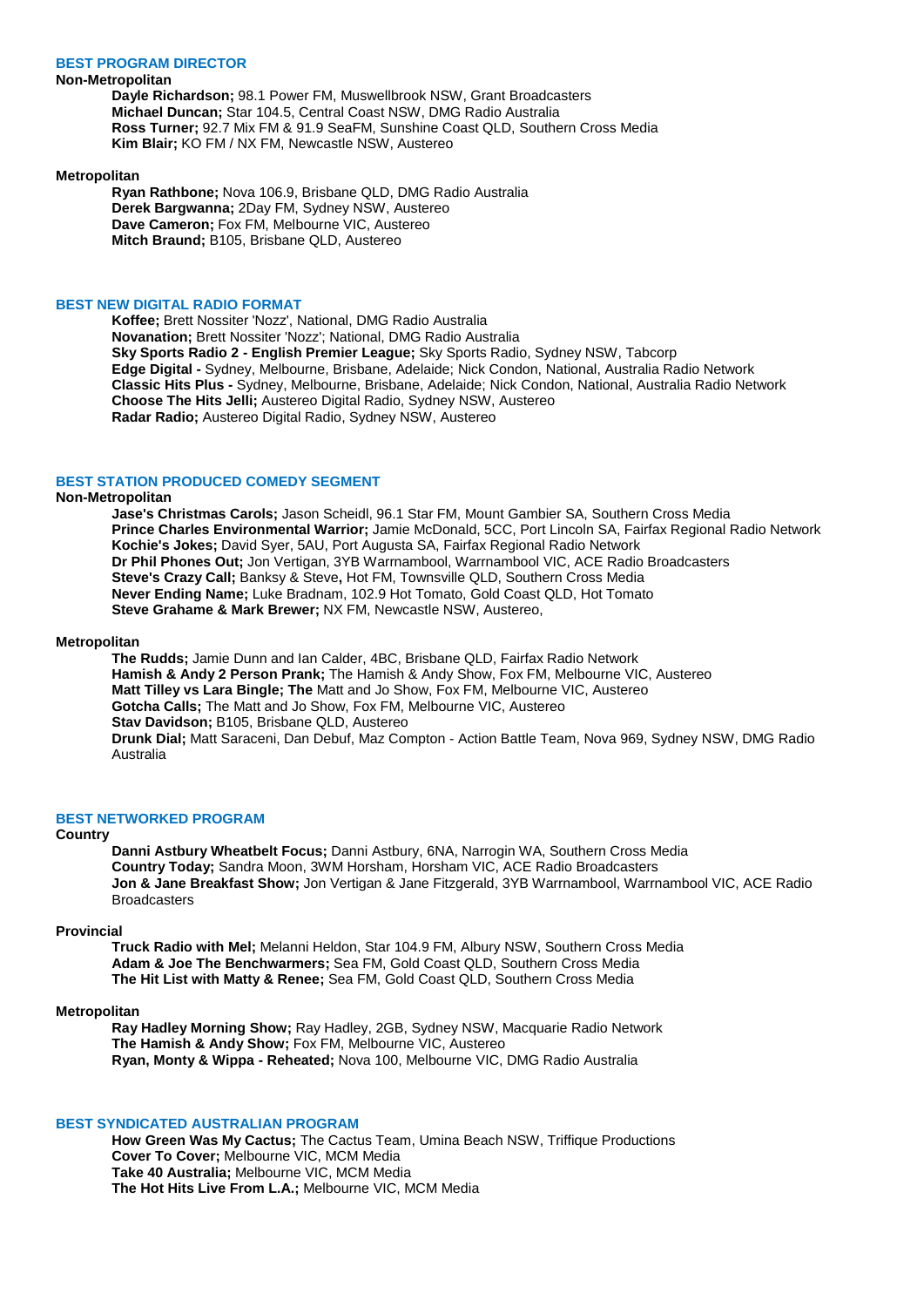## **BEST DOCUMENTARY**

### **Non Metropolitan**

**Farmers March On Parliament 'The Peter Spencer Story';** Craig Huth, 2RE, Taree NSW, Super Radio Network **Black Saturday Bush Fires - 1 Year On;** Monique Taylor & Dave Collins, 105.7 The River, Albury NSW, Southern Cross Media

**Too Young To Die;** Tania Scherf and Kelvin Siggs, River 949, Ipswich QLD, Grant Broadcasters **Pricey's Tour Of Duty;** Steve Price, 4TO FM, Townsville QLD Southern Cross Media

#### **Metropolitan**

**Triple M's Tribute To Vic Davies;** Paul Murray, Rachel Corbett, Richard Mortlock and Sideshow Mike Andersen, Triple M, Sydney NSW, Austereo

**Armistice Day;** Sideshow Mike Andersen, Triple M, Sydney NSW, Austereo

**Black Saturday One Year On;** The Matt and Jo Show, Fox FM, Melbourne VIC, Austereo

## **BEST MUSIC SPECIAL**

## **Country**

**Power FM's Long Way To Rock;** Dayle Richardson, 98.1 Power FM, Muswellbrook, NSW, Grant Broadcasters **2010 Tamworth Country Music Festival;** 2TM, Tamworth NSW, Super Radio Network **Behind The Beat;** Peter Deppeler, Mixx FM, Horsham VIC, ACE Radio Broadcasters

#### **Provincial**

**Rock Star Gladiators;** Mike Duncan; Dion Clewett & Dave Evans, Star 104.5, Central Coast NSW DMG Radio Australia **Sea FM Says Sorry This Australia Day;** Adam Barratt & Ross Turner, 91.9 Sea FM, Sunshine Coast, QLD, Southern Cross Media

**The Hit List - Taylor Swift;** The Hit List with Matty & Renee; Sea FM, Gold Coast QLD, Southern Cross Media

#### **Metropolitan**

**The King Of Pop - Is Michael Jackson;** Robert Wood, Mix 106.5, Sydney NSW, Australian Radio Network **Guy Sebastian vs Every Artist On Our Playlist;** The Hamish & Andy Show, Fox FM, Melbourne VIC, Austereo **Nirvana Live At Reading;** Sideshow Mike Andersen, Triple M, Sydney NSW, Austereo **100 Greatest Rock Albums Ever;** Triple M, Melbourne VIC, Austereo

## **BEST ACHIEVEMENT IN PRODUCTION**

## **Country**

**Cameron 'Action' Jackson;** Sun 969, Alice Springs NT, Alice Springs Commercial Broadcasters **6KG Production - Glenn Wilson & Jerimiah Busniak,** 6KG RadioWest, Kalgoorlie WA, Southern Cross Media **Trent McCurdy;** Mixx FM, Colac VIC, ACE Radio Broadcasters **Marc Dwyer;** 2GZ & Star FM; Orange NSW, Southern Cross Media **John Spelling;** 3SH, Swan Hill VIC, ACE Radio Broadcasters

## **Provincial**

**David Huth;** 92.7 Mix FM & 91.9 Sea FM , Sunshine Coast QLD, Southern Cross Media **Dave Post;** The Edge 96.1, Western Sydney NSW, Australian Radio Network **Mark Brewer,** KO FM / NX FM, Newcastle NSW, Austereo

### **Metropolitan**

**Ben Ryan;** Nova 106.9, Brisbane QLD, DMG Radio Australia **Sideshow Mike Andersen;** Triple M, Sydney NSW, Austereo **David Konsky;** 2Day FM, Sydney NSW, Austereo **Dean Thomas;** Fox FM, Melbourne VIC, Austereo **Daniel Pearson;** Nova 969, Sydney NSW, DMG Radio Australia

## **BEST STATION SALES ACHIEVEMENT**

### **Country**

**West Coast Radio Direct Sales Team;** 97.3 Coast FM / 6MM, Mandurah WA, West Coast Radio **Maria Slater;** Spirit / WA FM, Port Headland WA, Redwave Media

#### **Provincial**

**4MK Mackay Team;** 4MK 1026, Mackay QLD, Prime Radio **Mackay Media Centre,** Hot FM & Sea FM, Mackay QLD, Southern Cross Media **Marie Buswell;** 6TZ RadioWest & Hot FM, Bunbury WA, Southern Cross Media

#### **Metropolitan**

**Mix 94.5 Agency Sales Team;** Mix 94.5, Perth WA, Austereo **4BC Sales Team;** 4BC, Brisbane QLD, Fairfax Radio Network **Mix 106.5 Direct Sales Team;** Mix 106.5, Sydney NSW, Australian Radio Network **Triple M Melbourne;** Triple M, Melbourne VIC, Austereo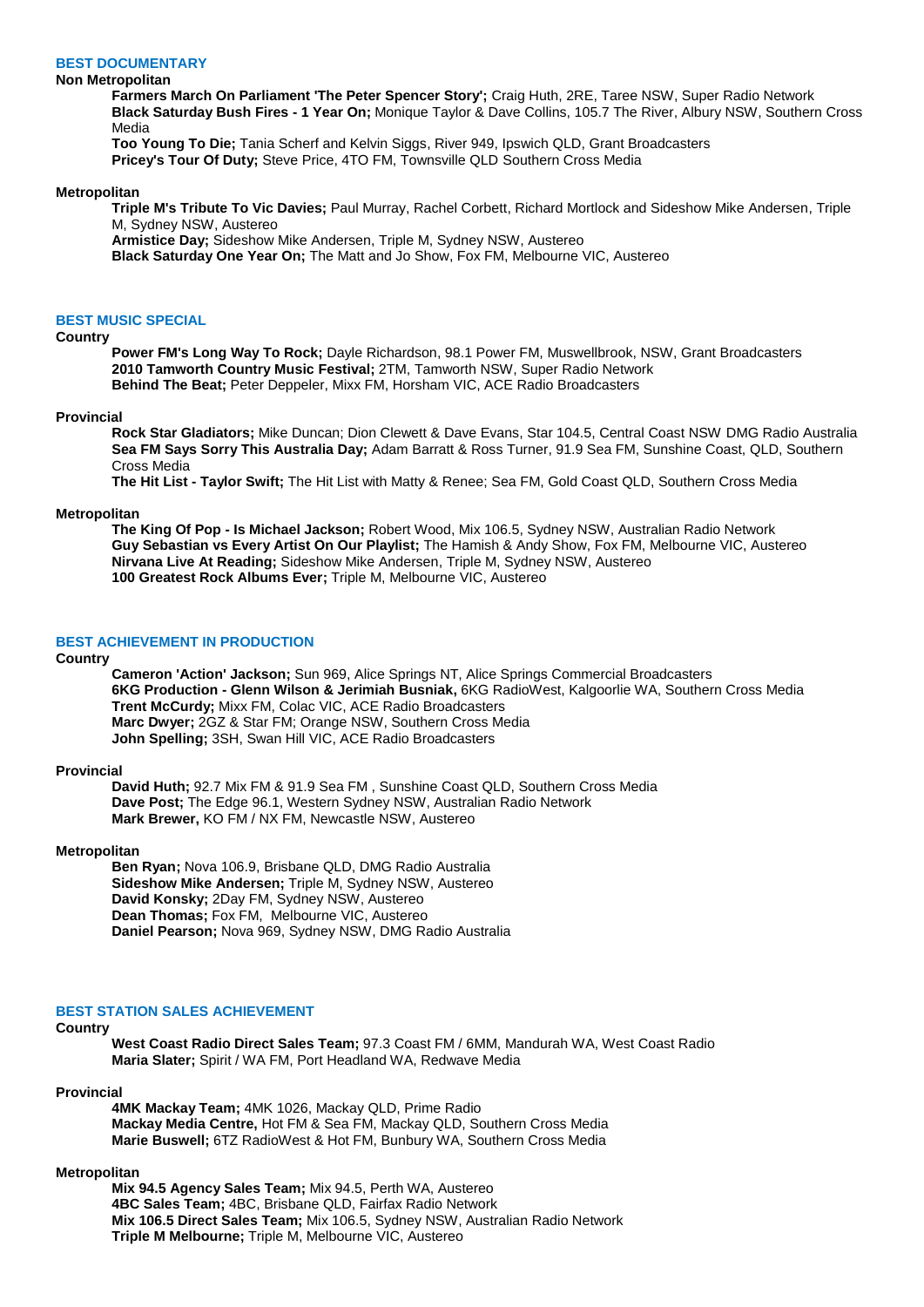### **BEST AGENCY SALESPERSON**

### **Non Metropolitan**

**Marie Angeleski;** Regional Mediaworks, Melbourne VIC, Southern Cross Media **Emma Weston;** Regional Mediaworks, Brisbane QLD, Southern Cross Media

### **Metropolitan**

**Brenton Clarke;** SA FM & Triple M, Adelaide SA, Austereo **Anne Sutherland;** ARN, Sydney NSW, Australian Radio Network **Leigh Huckel;** 2Day FM, Sydney NSW, Austereo

### **BEST DIRECT SALESPERSON**

## **Country**

**Jade Creevey;** 97.3 Coast FM / 6MM, Mandurah WA, West Coast Radio **Charlie Proud;** 756 AM & Hot FM, Bunbury WA, Southern Cross Media **Jacqueline Jeffrey;** 1503 2BS Gold, Bathurst NSW, Bathurst Broadcasters

#### **Provincial**

**Sean O'Shannassy;** i98, Wollongong NSW, Win Corporation **Chloe Rees;** Hot 100, Mix 1049 & Top Country, Darwin NT, Northern Territory Broadcasters **Rebecca Pascoe;** Hot FM & Sea FM, Mackay & Whitsundays QLD, Southern Cross Media **Nathan Harrison;** 2CC / 2CA, Canberra ACT, Capital Radio

#### **Metropolitan**

**Candy Roberts;** Mix 94.5 & 92.9, Perth WA, Austereo **Jenna Nies;** 97.3 FM, Brisbane QLD, Australian Radio Network **Adie Williams;** Fox FM / Triple M, Melbourne VIC, Austereo **Anthony Colreavy;** Nova 969, Sydney NSW, DMG Radio Australia

## **BEST STATION PRODUCED COMMERCIAL**

#### **Country**

**Karis Brussel Sprouts - Veggies With Attitude;** Leigh Ratcliffe, 107.7 Sea FM, Devonport TAS, Grant Broadcasters **Baker Air - Whats That Smell?;** Johnathon Makai / Tony Dean, Magic FM, Port Augusta SA, Fairfax Regional Radio **Network** 

**South West Canvas;** Ray Adams, 3HA, Hamilton VIC, ACE Radio Broadcasters

**Federal Hotel;** John Spelling & Jade Ficarra, 3SH, Swan Hill VIC, ACE Radio Broadcasters

### **Provincial**

**Falls Creek's Going Off!;** Raegan Wormwell & Amos Ashley, 105.7 The River & 104.9 Star FM, Albury NSW, Southern Cross Media

**Athletes Foot;** Emily Blue Richards, 93.5 Star FM, Dubbo NSW, Southern Cross Media

**ACT Policing - Drink Drive Campaign**; Geoff Bickerton, FM 104.7 / Mix 106.3 FM, Canberra ACT, ARN/Austereo

### **Metropolitan**

**Sharks - Melton Toyota;** Darren Collins & Ray Peters, Gold 104, Melbourne VIC, Australian Radio Network **Stomach Whisperer;** Darren Russell and Eddie Bye, Nova 919, Adelaide SA, DMG Radio Australia **Vicks VapoDrops: Strauss, Beethoven & Mozart;** Peter Sinclair, ARN, Sydney NSW, Australian Radio Network **Underbelly;** Melbourne Creative, Fox FM, Melbourne VIC, Austereo

## **BEST MULTIMEDIA EXECUTION**

## **Non-Metropolitan**

**Optus P!nk Radio and TV Specials;** Integration Department; Gold Coast QLD, Southern Cross Media **The Hit List Radio and TV;** Integration Department; Gold Coast QLD, Southern Cross Media **Love Month**; Online Department, Gold Coast QLD, Southern Cross Media **Brekky TV;** 90.9 Sea FM, Gold Coast QLD, Southern Cross Media

## **Metropolitan**

**The Hybrid Freeway Challenge;** Siobhan Siegert, Brett Sandler & The Nova 93.7 Spark Team, Nova 93.7, Perth WA, DMG Radio Australia

**AC/DC;** triplem.com.au**,** Triple M Network, Sydney NSW, Austereo

**Hamish & Andy's American Caravan Of Courage;** Jeremy Carne, Fox FM, Melbourne VIC, Austereo **Hamish & Andy's BYO Pool Party;** Jeremy Carne & Angus Stevens; Fox FM, Melbourne VIC, Austereo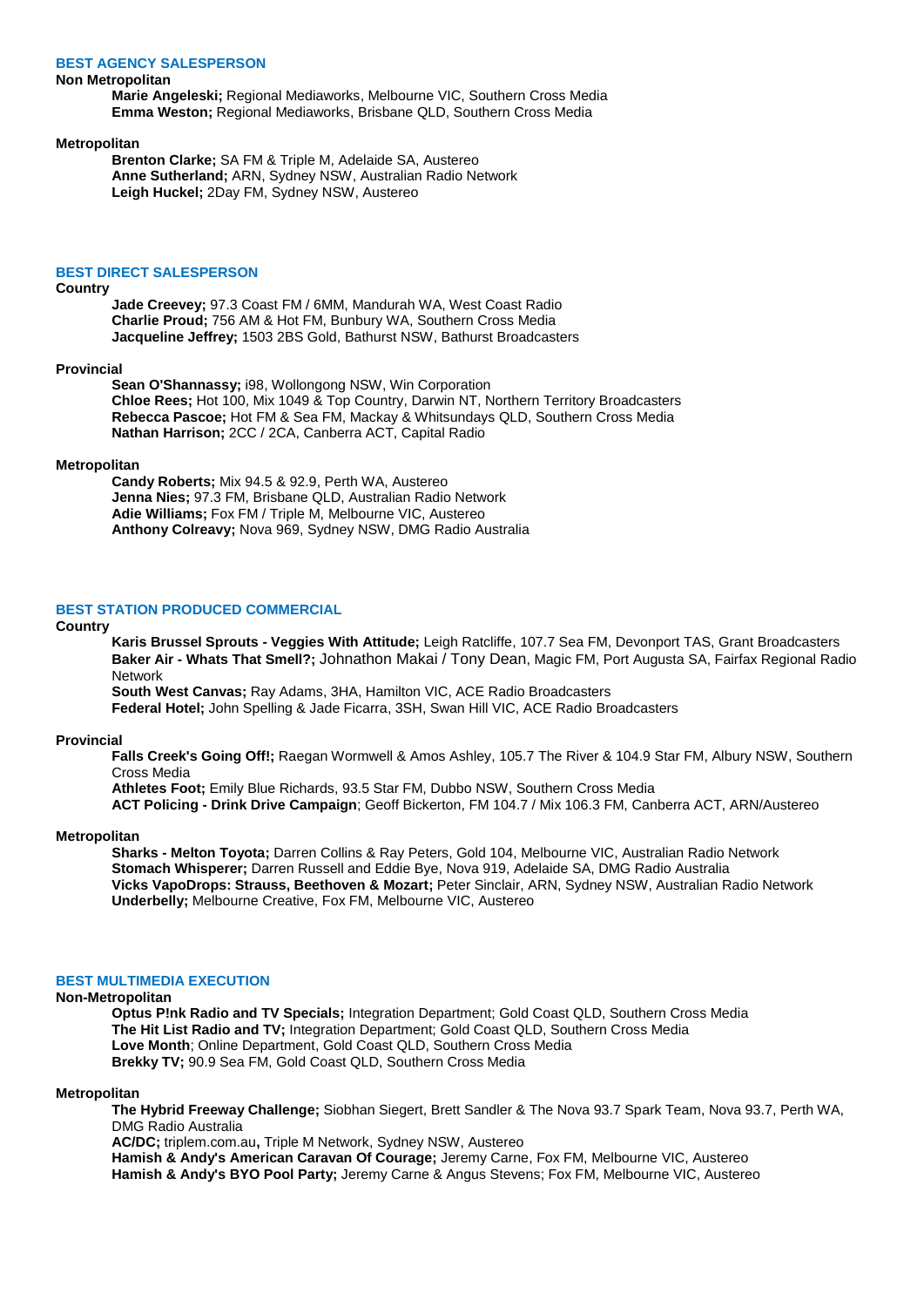## **BEST SALES PROMOTION**

## **Country**

**30 Cars In 30 Hours;** 98.1 Power FM, Muswellbrook NSW, Grant Broadcasters **The Rocking Santa Cheque Book;** 98.1 Power FM, Muswellbrook NSW, Grant Broadcasters **Star Craft;** Mildura Radio Centre, 99.5 Star FM, Mildura VIC, Southern Cross Media

### **Provincial**

**Big Boat Out;** NX FM Sales Team, NX FM, Newcastle NSW, Austereo **Love Junkie 2 Album;** Integration Department, Gold Coast QLD, Southern Cross Media **The Benchwarmer's: Planes, Trains & Uteomobiles;** Integration Department, Gold Coast QLD, Southern Cross Media **Scotty & Nige's Daredevil Bingo;** 104.7 Product Team, FM 104.7, Canberra, ACT, ARN/Austereo

### **Metropolitan**

**Dive For A Diamond;** Jenny Campbell, Mix 101.1, Melbourne Vic, Australian Radio Network **Carlton Draught - Drop the Bomb;** Fox FM, Melbourne Vic, Austereo **13CABS;** Curtis Franks, B105, Brisbane Qld, Austereo **Australian Open 2010; Megan Hales,** Nova 100, Melbourne VIC, DMG Radio Australia **British Airways & Nova say G'Day UK!;** Holly Gerard & Lara Brownlow, Nova 969, Sydney NSW, DMG Radio Australia

## **BEST STATION PROMOTION**

## **Country**

**The Cockroach Cup;** 98.1 Power FM, Muswellbrook NSW, Grant Broadcasters **Sledgeathon;** 2GN, Goulburn NSW, Capital Radio Network **Goulburn's Best;** 93.5 Eagle FM, Goulburn NSW, Capital Radio Network

## **Provincial**

**Sea FM's 80's Vinyl Weekend;** Tim Aquiliana, Sea FM, Rockhampton QLD, Southern Cross Media **104.7 Skyfire 2010;** 104.7 Product Team, FM 104.7, Canberra ACT, ARN/Austereo **\$10,000 Handshake;** 92.7 Mix FM, Sunshine Coast QLD, Southern Cross Media

## **Metropolitan**

**Granny Gaga;** 92.9 Breakfast Show, 92.9, Perth WA, Austereo

**Feel Good For The Woman That You Are;** Jennifer Gould; Erin Morrow & Robin Bailey, 97.3 FM, Brisbane QLD, Australian Radio Network

**Nova's Do A Runner;** Jane Earnshaw, Nova 969, Sydney NSW, DMG Radio Australia

**Caravan Of Courage America;** The Hamish and Andy Show, Fox FM, Melbourne VIC, Austereo

**Dinner with Kyle, Jackie O & Chris Noth;** 2Day FM Content & 2Day FM Integration Teams, 2Day FM, Sydney NSW, Austereo

**Labby, Camilla & Stav's 50 Dates In 50 Hours;** Labby, Maree Phelan, Jason Moroni, Donna Puechmarin & Alisson Longhurst; B105, Brisbane QLD, Austereo

**Mez vs Wild;** Carlie Millican, Merrick Watts & Stefan Mitchell, Nova 969, Sydney NSW, DMG Radio Australia

## **BEST PROMOTIONS DIRECTOR**

### **Non Metropolitan**

**Kristina Visocchi;** 91.9 Sea FM & 92.7 Mix FM, Sunshine Coast QLD, Southern Cross Media **Sarah Ferman;** 101.3 Sea FM & 107.7 2GO FM, Central Coast NSW, Southern Cross Media **Jess Howe;** 92.5 Gold FM, Gold Coast QLD, Southern Cross Media **Kirsten Willoughby;** KO FM / NX FM, Newcastle NSW, Austereo

## **Metropolitan**

**Annie Winton;** ARN - Network Campaigns, National, Australian Radio Network **Andy Milne;** Nova 93.7, Perth WA, DMG Radio Australia **Lisa Lees;** B105 & Triple M, Brisbane QLD, Austereo **Chantalle Stretton;** Nova 100, Melbourne VIC, DMG Radio Australia **Kirsten Franc;** Fox FM / Triple M, Melbourne VIC, Austereo